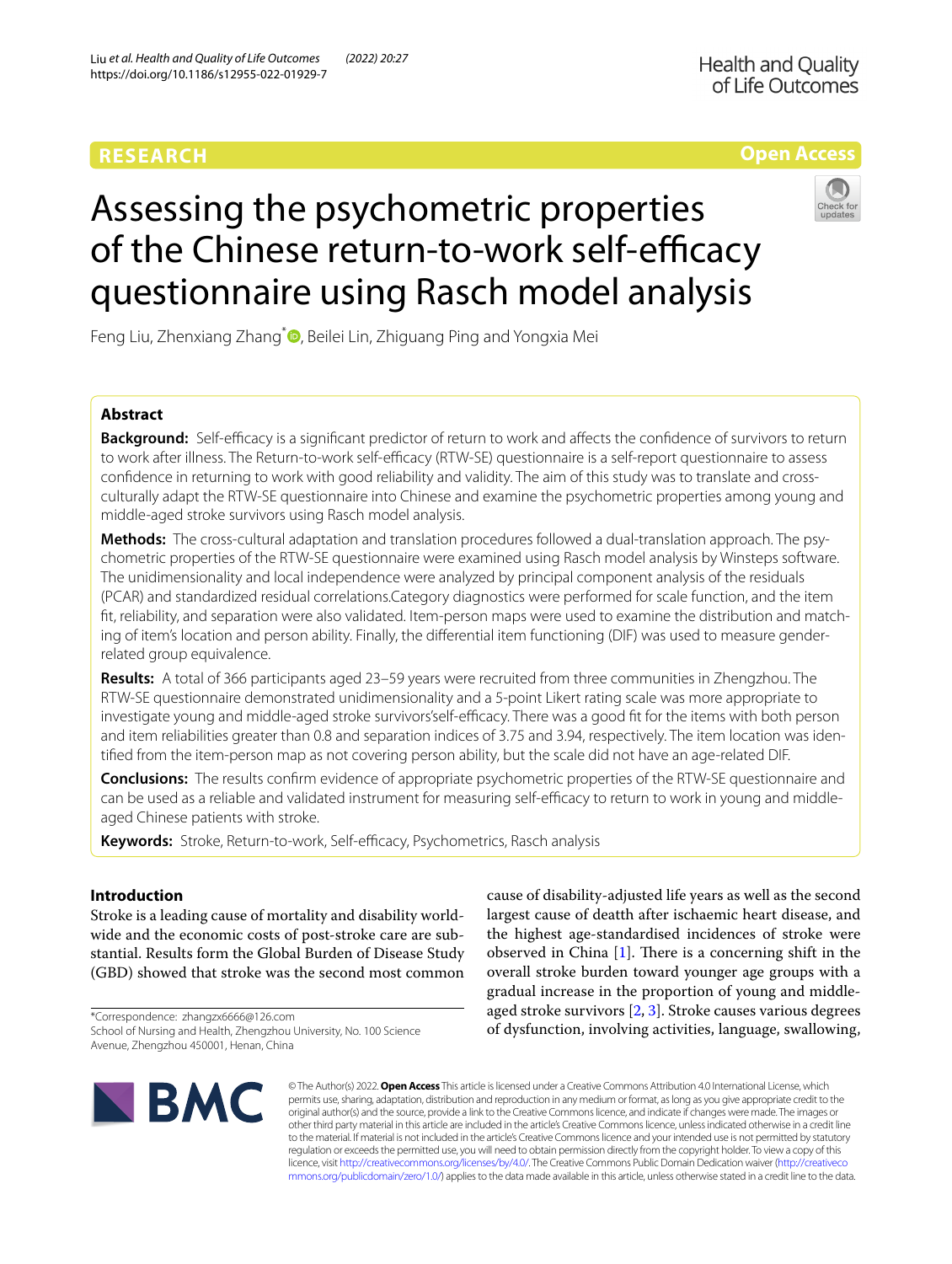and cognition, These make the daily activities of survivors are restricted and work participation is hindered [\[4](#page-9-1)].

Return to work was defned as people who leave their work due to injury or illness and then re-engage in the original work, return to a similar work or start a new work, including paid part-time and full-time employment [[5\]](#page-9-2). The inability to return to work has adverse effects on quality of life and leads to loss of economic productivity [[6,](#page-9-3) [7](#page-9-4)], and return to work is an important sign of recovery and return to normal life. A variety of factors infuence the return to work of stroke survivors,, involving individuals, families, society and other aspects. Among them, the self-efficacy plays an important role in the return to work [[8,](#page-9-5) [9](#page-9-6)].

In the return to work process, self-efficacy has usually been described as three broad categories according to the functional domain: general self-efficacy  $[10, 11]$  $[10, 11]$  $[10, 11]$  $[10, 11]$ , job selfefficacy  $[12]$  $[12]$ , and return-to-work self-efficacy  $(RTW-SE)$ [[13,](#page-9-10) [14](#page-9-11)]. RTW-SE is the employee's belief that they can meet the requirements required to return to work [\[15](#page-9-12)]. In contrast to work self-efficacy, which emphasizes that the employees are already at work, RTW-SE emphasizes the process of returning to work for employees [[16](#page-9-13)] and is an important predictor of return to work  $[8, 17]$  $[8, 17]$  $[8, 17]$  $[8, 17]$ . The results of literature indicate that RTW-SE has a facilitative efect on stroke survivors in the early stages of return to work [[18\]](#page-9-15). Higher RTW-SE shortens the time to return to work [[19\]](#page-9-16) and facilitates early return to work and maintains working status  $[20]$  $[20]$ . Therefore, the increase in RTW-SE of patients facilitates their return to normal social life, which leads to physical and psychological recovery, reduction of family fnancial burden and improvement of quality of life. In conclusion, the assessment of RTW-SE in stroke survivors is crucial to the vocational rehabilitation process.

Several methods have currently been developed to measure RTW-SE; however, limitations of these measures already exist. The Return-To-Work Self-Efficacy Scale (RTWSE) developed by Brouwer and the 19-item Return-To-Work Self-Efficacy Scale developed by Shaw are specifcally designed for the work-injured population  $[21, 22]$  $[21, 22]$  $[21, 22]$ . The Job Procurement Self-Efficacy Scale (JPSE) was designed by Wenzel to focus on the healthy population, and the 11-item Return-To-Work Self-Efficacy Scale developed by Black focuses only on patients after returning to work  $[23, 24]$  $[23, 24]$  $[23, 24]$  $[23, 24]$ . These instruments are designed to a single symptom and are not applicable to stroke patients with more complex residual dysfunction. In contrast, the Return-to-Work Self-Efficacy Questionnaire has clear and explicit scoring criteria that have been shown to be useful for people with mental illness, musculoskeletal disorders, cancer patients and other people. It has application value and practical signifcance in stroke

population. The RTW-SE questionnaire was developed by Lagerveld et al. [\[13](#page-9-10)] in 2010 to measure the level of RTW-SE in survivors after illness. Participants are asked to respond to statements related to their work and imagine that they would return to full-time work tomorrow. Questionnaire development through interviews with stakeholders (e.g. clinical psychologists, work and organizational psychologists, occupational physicians and workers with health problems) and informing them of the purpose of the scale assessment provides care providers with useful information to deliver tailored interventions. The questionnaire can be used after full return to work or during the return to work process. Because of its predictive value, the RTW-SE questionnaire can be used as a screening tool in clinical practice or vocational settings to provide direction for return to work after illness, in addition, caregivers can design more rational interventions based on RTW-SE scores.

China has a signifcant trend towards younger stroke survivors, with only 17% and 11% of its urban and rural stroke survivors returning to work within one year post discharge, respectively [[25](#page-9-22)], which causes a greater socioeconomic loss. The literature suggests that increasing RTW-SE is efective in reducing the time to return to work for stroke survivors [[26\]](#page-9-23), facilitating their early return to work, and is a signifcant predictor of their return to work status [\[27\]](#page-9-24). Therefore, in order to fulfill the survivor's desire to return to work as soon as possible, it is necessary to measure their confdence in returning to work in order to improve the rehabilitation program and develop targeted interventions, which can be achieved with the RTW-SE questionnaire. The purpose of this study was therefore to translate, culturally adapt, and validate a Chinese version of the RTW-SE so as to provide support for its initial application among young and middle-aged stroke survivors. Thus, we postulated the following: (1) the RTW-SE questionnaire was adapted for application to stroke patients in a Chinese cultural context;and (2) the RTW-SE questionnaire has appropriate psychometric properties.

## **Methods**

## **Translation and cross‑cultural adaptation**

After obtaining the authorization of professor Lagerveld from the original scale development team, this study follows Brislin's model of translation and cross-cultural adaptation, through a forward and backward translation approach in the following steps [[28](#page-9-25)]. First of all, the original English version of the questionnaire was translated into Chinese by two native Chinese bilingual translators, A1 (a bilingual doctor of nursing with study abroad experience) and A2 (a teacher majoring in English), who were the two researchers. Then the two translated versions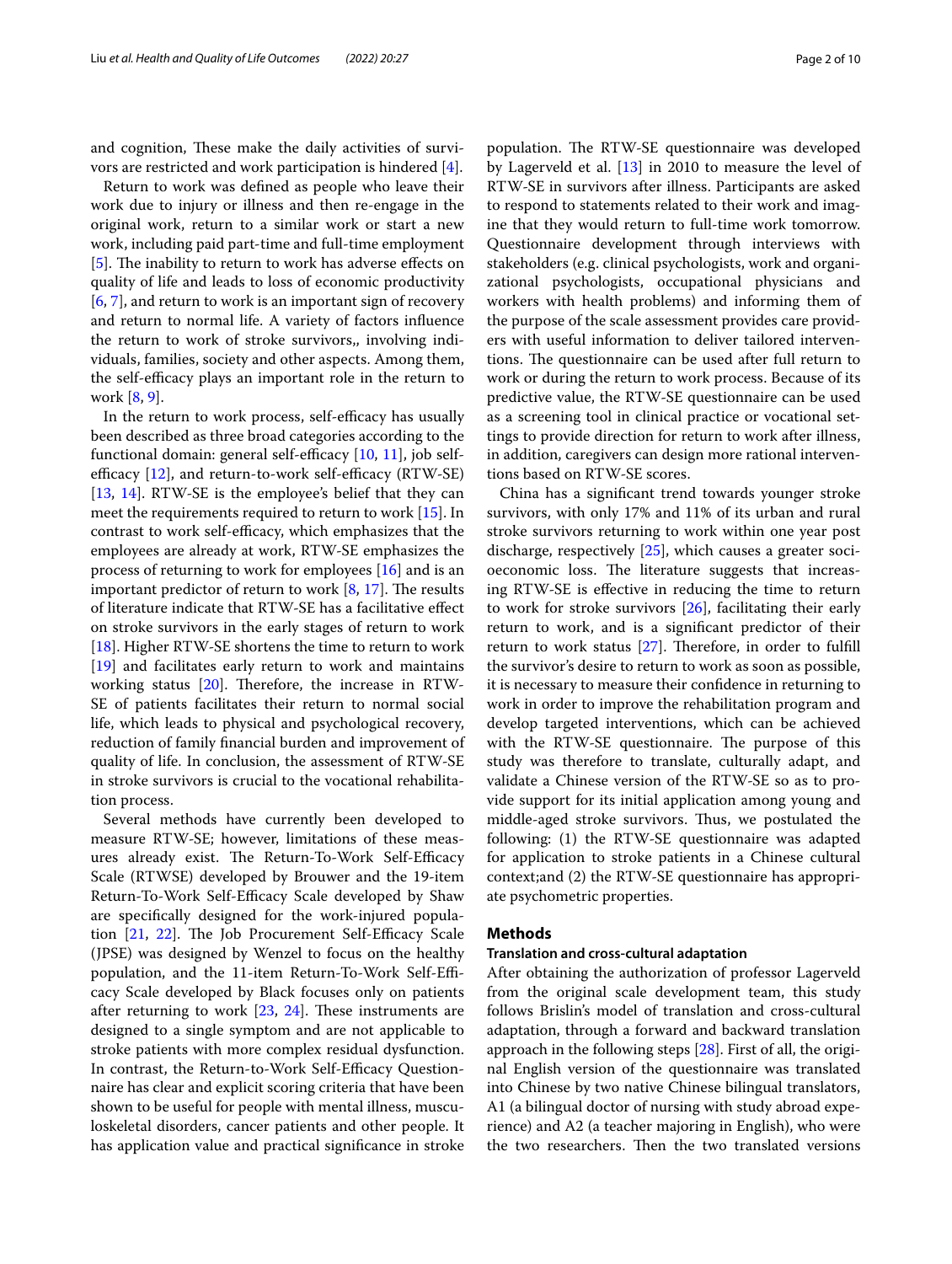of the questionnaire were compared with the original scale by researcher C, whose native language is Chinese, and the subject research team conducted a discussion to determine the fnal Chinese direct translation tone and version. Secondly, the back-translation was done by two other bilingual researchers, B1 (a nursing instructor with a stroke background) and B2 (a professional English instructor with a medical background), who had not been exposed to the original questionnaire, independently translated the Chinese version of the scale into English. The English back-translated version was obtained by comparing the diferences between the back-translated version and the original version by the research team and the translators. And next, the revised Chinese direct translation and English back translation versions were integrated and sent to the original scale developers, who determined whether the language translations were appropriate and consistent. In addition, a team of experts related to the research area of this topic (three experts in neurorehabilitation, two experts in stroke care, one expert in cerebrovascular disease treatment, and one expert in psychology) was invited by mail, and the members of the expert team independently reviewed the original RTW-SE questionnaire, the direct translation version, and the back translation version based on their professional theoretical knowledge and practical experience. Finally, fve cases of middle-aged and young stroke patients were fnally selected for cognitive interviews and 30 patients were pilot testinged to obtain feedback and understanding, and the Chinese version of the RTW-SE questionnaire was fnally developed after modifcation by comments from various parties.

#### **Participants**

A convenience sampling method was used to select young and middle-aged stroke patients in the three communities in Zhengzhou City, Henan Province from august 2020 to April 2021 as the study population. Inclusion criteria were (1) age between 18 and 59 years; (2) current status of sickness, early retirement, or unemployment; (3) stable condition, normal cognition, and no signifcant communication impairment; and (4) voluntary participation in this study. Exclusion criteria were patients who were participating in other studies or/and had concurrent major diseases such as cardiac failure, respiratory failure, malignancy, severe trauma, and other critical illnesses. All participants were given full information about the study and all signed an informed written consent form. The sample size should be  $5-10$  times the number of scale items according to the reliability and validity test [\[29\]](#page-9-26) and 366 stroke patients were included in this study, taking into account the missing sample size and 10% sampling error.

## **Data collection**

Before the survey, fve members of the research team were trained to introduce the survey method, content interpretation and scoring criteria. During the survey, the participants were guaranteed to fully understand and answer the questionnaire according to their own situation, and the questionnaire was collected on the spot. Participants were asked to complete a socio-demographic form, the modifed Rankin Scale (mRS) and the Chinese version of the RTW-SE questionnaire.

## **Measures**

## *Demographics*

The socio-demographic form included items related to gender, age, type of stroke and current employment status. The mRS assesses the recovery of neurological function after stroke and to refect the degree of disability or dependence of the patient in daily life. The scale has a total score of 6, with higher scores indicating more severe disability. The participants in this study were all young and middle-aged stroke survivors, and patients with an mRS score of 5–6 (total disability or death) should be excluded if they are to be able to return to work.

#### *RTW‑SE questionaire*

The Chinese version of the RTW-SE questionnaire measures the confdence of young and middle-aged stroke patients to return to work. RTW-SE questionnaire con-sists of 11 items (Table [1\)](#page-3-0), including the questions  $\mathbb{I}$ won't be able to complete my work tasks", "I will be able to perform my tasks at work", "I will be able to concentrate on my work ". Each item is scored using a 6 point scale (1 = strongly disagree,  $5 =$  strongly agree). The mean score of all items was used to represents the scale score, with score above 4.5 indicates a high sense of self-efficacy to return to work. The scale consists of one factor and has good internal consistency reliability, with Cronbach's α coefficients of 0.90 to 0.96. the RTW-SE predicted return to work status (not returned, partially returned, or fully returned) three months after illness, with good predictive reliability.

## **Statistical analysis**

Data item and analysis statistical analysis were performed using IBM SPSS Statistics 21. Descriptive statistics were performed on participant demographics and questionnaire results. Quantitative information (mRS and RTW-SE questionnaire results) was expressed as mean and standard deviation. Qualitative information (demographic information) was expressed as frequency. All Rasch model analysis were performed using the software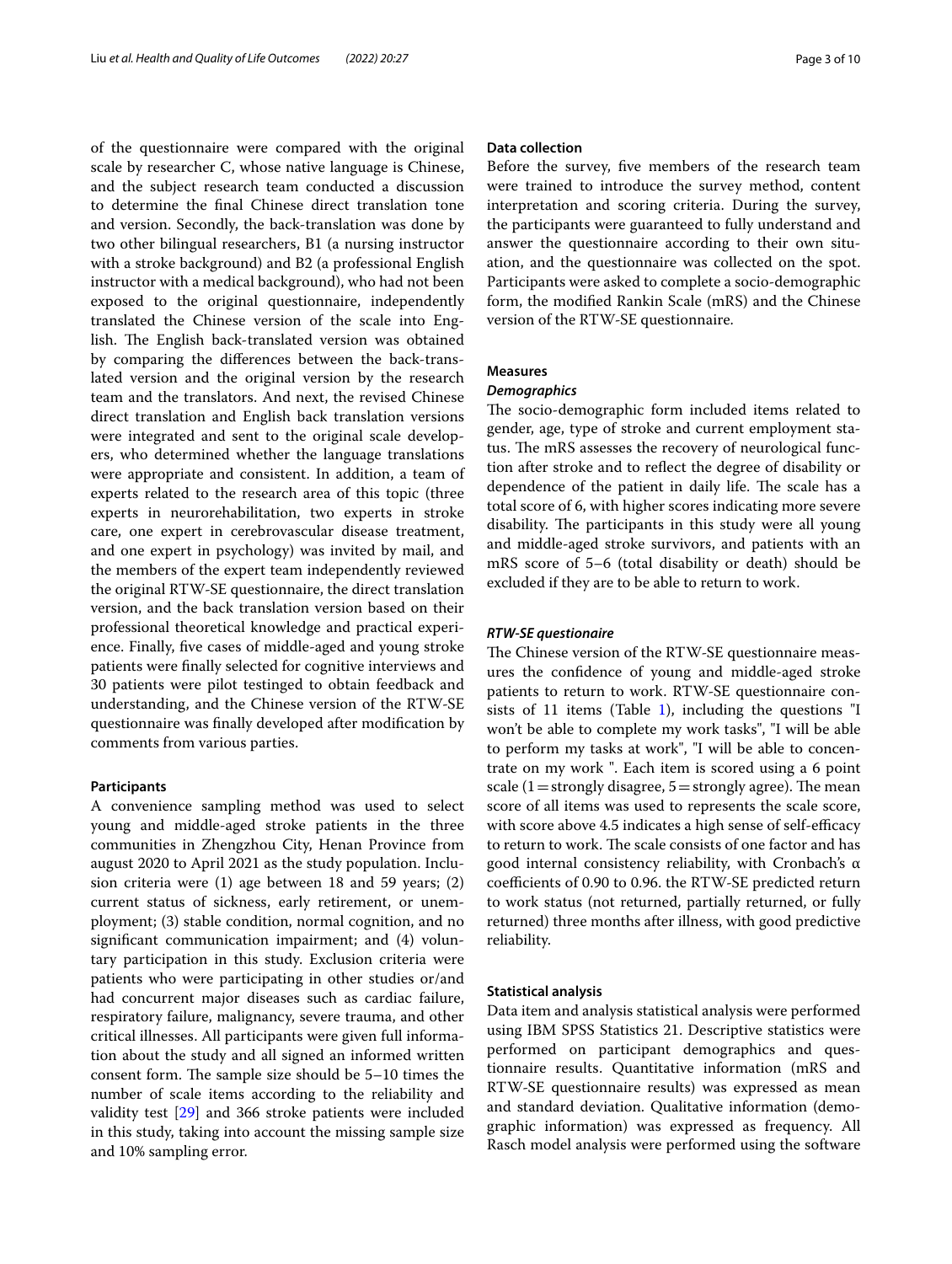<span id="page-3-0"></span>

|  |  |  |  |  |  | Table 1 Items of the Chinese Version of the RTW-SE questionaire |
|--|--|--|--|--|--|-----------------------------------------------------------------|
|--|--|--|--|--|--|-----------------------------------------------------------------|

| Ítems                                                                  | $x \pm sd$       |
|------------------------------------------------------------------------|------------------|
| 1. I will be able to cope with setbacks                                | $4.27 \pm 1.275$ |
| 2. I won't be able to complete my work tasks due to my emotional state | $3.91 \pm 1.435$ |
| 3. I will be able to set my personal boundaries at work                | $4.19 + 1.179$   |
| 4. I will be able to perform my tasks at work                          | $4.23 + 1.350$   |
| 5. I will be able to deal with emotionally demanding situations        | $4.34 \pm 1.116$ |
| 6. I will have no energy left to do anything else                      | $4.09 \pm 1.356$ |
| 7. I will be able to concentrate on my work                            | $4.22 + 1.245$   |
| 8. I will be able to cope with work pressure                           | $4.20 + 1.270$   |
| 9. I won't be able to handle potential problems at work                | $4.02 \pm 1.320$ |
| 10. I can motivate myself to perform my job                            | $4.44 + 1.093$   |
| 11. I can deal with the physical demands of my work                    | $3.90 \pm 1.477$ |

of Winsteps (version 3.72). Rasch analysis and validation of participant responses and survey items were performed using the Winsteps ' partial credit model.

## **Unidimensionality and local independence**

Unidimensionality of the items was assessed using a principal component analysis of the residuals (PCAR) [\[30](#page-9-27)]. The questionnaire can be considered to satisfy the unidimensionality requirement when the eigenvalue of the frst residual contrast is less than 3.0 and the percentage of variance explained by the frst contrast is 5% or less [[30,](#page-9-27) [31](#page-9-28)]. Local independence of items is an important prerequisite for all inferences made by item response theory. The standardized residual correlations from the Rasch model analysis were used to verify that if the residual correlation  $(r < 0.3)$  indicated the presence of local independence.

#### **Item characteristic curve**

The item characteristic curve (ICC) is used to describe the relationship between the test response probability and the level of the intrinsic trait, and is defned as An ogive-shaped plot of the probabilities of a correct response to an item for any value of the underlying trait in a respondent [[32\]](#page-9-29).

## **Category description**

In the Rasch model, the intersection of two adjacent category probability curves is the threshold of the item category. The function of the RTW-SE questionnaire was analyzed to assess the suitability of the Liker 6 point for the scale items. The evaluation criteria are as follows:  $(1)$ regular observation distribution (e.g. normal, bimodal, slightly skewed distribution, etc.) and a minimum of 10 observed count each category; (2) average measure increased as the category increased; (3) the outft mean

square was less than 2.0 in each category; (4) the category threshold varies monotonically, generally increasing by at least 1.4 logit to show the diference between the two categories, but not exceeding 5 logit to avoid excessive spacing between variable classes [\[33,](#page-9-30) [34](#page-9-31)].

## **Item‑person map**

This "item–person" map or "variable" map is often called a "Wright map ", which places the estimated value measured by the sample respondents and the average location of all items on the same common scale (logits)  $[32]$  $[32]$ . The estimation of the item is called the item location which refers to the location of the item on the logit scale; the evaluation of the person is called the person's ability, and it informs each person's rank in the same common scale. A higher value indicates a more higher location or a more capable person  $[35]$  $[35]$  $[35]$ . The item-person map shows the distribution and relative position of individual return-towork self-efficacy levels of RTW-SE questionnaire.

#### **Item ft**

The Rasch model assesses the fit of the observed data to the Rasch model by comparing the degree of diference between the theoretical probabilities of the subjects' test responses and the actual observed data. Inft and Outft statistics which indicate the information-weighted mean square residuals between observed and expected responses are usually used as statistical indicators for items ft tests. Mean-quare (MnSq) is the mean-square inft or outft statistic with expectation 1. Values substantially less than 1 indicate dependency in data and substantially greater than 1 indicate noise. Inft and Outft MnSq less than 0.6 indicates an overft item, greater than 1.4 indicates an underfit item  $[36]$  $[36]$  $[36]$ . The point-measure correlation has a range of  $-1$  to  $+1$ , indicating how close the item is to its measurement target, with higher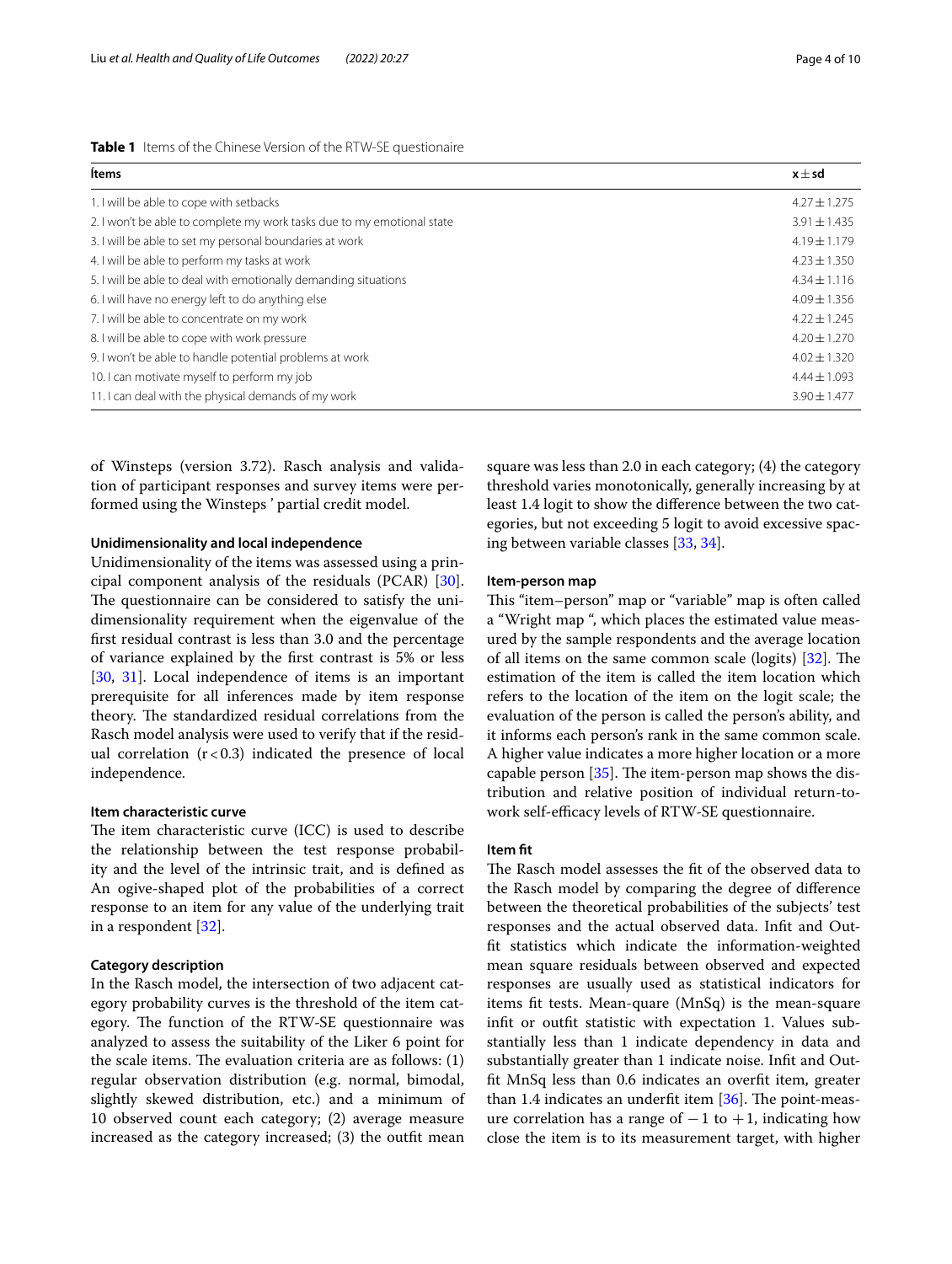correlation coefficients indicating that the item is closer to the measurement target.

## **Reliability and separation**

The reliability and separation of person and items were examined. Reliability refers to the reproducibility of person and item measures, separation means dividing people's ability or item location into diferent levels, refecting the number of diferent levels that the sample can be divided into [[32\]](#page-9-29). Reliability greater than 0.8 indicates good repeatability of the test, separation greater than 2 indicates that the test has sufficient discrimination for people or items [\[37](#page-9-34)].

## **Diferential item functioning (DIF)**

Diferential item functioning (DIF) is a type of diferential validity that refers to diferences in the performance of diferent subgroups of individuals with underlying traits on the same item, i.e., the statistical properties of the item difer for diferent subgroups of individuals [\[38](#page-9-35)]. DIF was used to analyze the probability of understanding and responding to the item by individuals of diferent genders, and if the response probability was higher for both females than males, it showed that the item had DIF in terms of gender. DIF contrast indicates the diference between the DIF logit measures of each subgroup. The signifcance level of DIF was set to 0.05, and items were considered biased when Mantel–Haenszel (M–H) DIF  $size > 0.64$  logits,  $p < 0.05$  [[39\]](#page-9-36).

## **Results**

## **Translation and adaptation of RTW‑SE**

The English back-translated version of the scale is very consistent with the original version, and the original author states that "fnish" refers to the completion of a task, which is diferent from the concept of "perform". Translators and experts tinkered with the wording of some statements in the scale in the Chinese cultural context, and then modifed the scale scales in the context of the interviews and pre-experiments. The final translation of scale 3 is "I will be able to work within my personal scope of work or ability". Adding the prerequisite of being in the working state to entries 5 and 6, the fnal translation resulted in item 5, "I will be able to handle emotionally stressful situations at work," and item 6, "I will not have the energy to do anything else but work.

## **Sample characteristics**

The 366 participants (248 males and 118 females) who finally completed the study had a mean  $(50.70 \pm 7.12)$ years of age ranging from 23 to 59 years, more than half of the participants were mainly manual laborers (46.8%). Up to 88.5% of the participants are haemorrhagic stroke,

mostly with varying degrees of residual functional impairment. The highest number of participants had an mRS score of 1 (57.9%), and roughly the same proportion of participants were on sick leave (51.2%) or unemployed  $(41.5\%)$ . The details can be seen in Table [2](#page-4-0).

## **Unidimensionality and local independence**

The RTW-SE questionnaire met the unidimensionality and local independence requirements of the Rasch model. The analysis of dimensionality found variance explained by the measure was 65.3%, and eigenvalue of the frst contrast was 1.7 with an associated unexplained variance of 5.5%. The residual correlation coefficients for item of the questionnaire ranged from -0.30 to -0.21, and the absolute values were all less than 0.3, so local independence of this questionnaire was established.

## **Item characteristic curve**

Figure [1](#page-5-0) shows the ICC of the RTW-SE questionnaire. The red line is the item characteristic curve as expected by the Rasch model and the blue line is the empirical ICC, "X" are the means of the measures and ratings for observations in the interval. When the " X " on the blue line is at or very close to the red line, the test is a good fit to the model. The green-gray lines are two-sided 95% confidence bands. These are 1.96 standard errors vertically away from the red line. We can see

<span id="page-4-0"></span>

| <b>Table 2</b> Demographic and medical characteristics ( $n = 366$ ) |  |
|----------------------------------------------------------------------|--|

| Variable                  | n(%)              |
|---------------------------|-------------------|
| Gender                    |                   |
| Male                      | 248(67.8)         |
| Female                    | 118(32.2)         |
| Age (years)               |                   |
| Mean (SD), range          | 50.70(7.12),23-59 |
| Type of job               |                   |
| Intellectual labour       | 93(24.6)          |
| Manual labour             | 171(46.8)         |
| A mixture of both         | 101(27.6)         |
| Current employment status |                   |
| Sick leave                | 202(52.2)         |
| Early retirement          | 11(3.0)           |
| Unemployed                | 152(41.5)         |
| Type of Stroke            |                   |
| Heamorrhagic              | 37(10.1)          |
| Ischaemic                 | 324(88.5)         |
| Mixed                     | 5(1.4)            |
| mRS score                 |                   |
| $0 - 1$                   | 259(70.7)         |
| $2 - 4$                   | 107(29.2)         |

*SD* standard deviation*, mRS* modifed Rankin Scale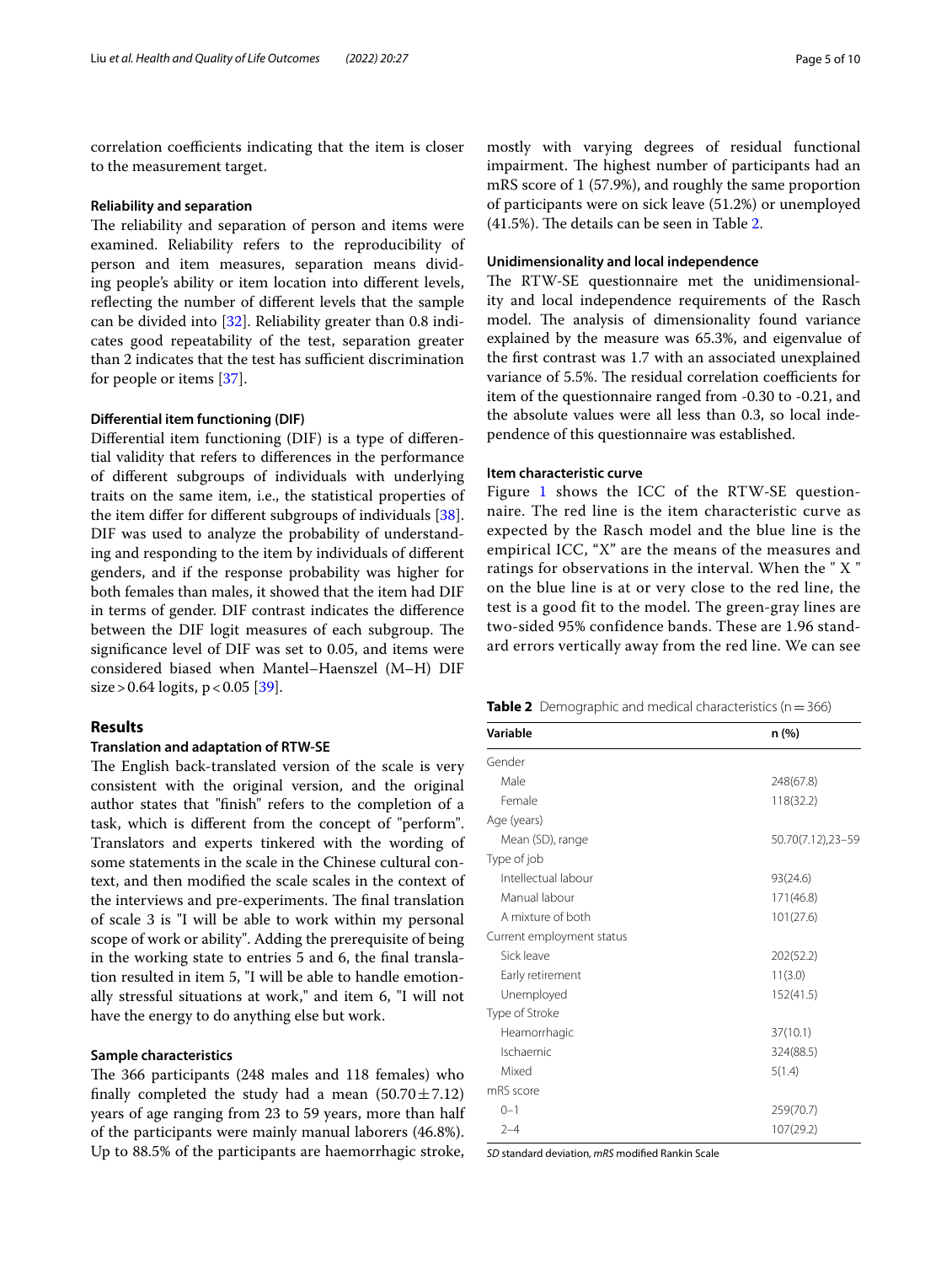

<span id="page-5-0"></span>based on Fig. [1](#page-5-0), the empirical ICC curves fit well with the expected ICC curves for most of the items, except for item 3. The category for Item 3 at locations  $-3.4$ , 1.2, 4, and 4.5 failures to fit expected and exceed the 95% confidence interval.

## **Category description**

Table [3](#page-5-1) shows the summary of rating scale function. It can be seen that the observation distribution of category lable in 6-point Likert questionaire has a bimodal regular distribution and the number of observations is greater than 10, its average measurement value increases monotonically as the category labels are sorted, and the mean

<span id="page-5-1"></span>

|  |  |  | Table 3 Suitability of RTW-SE questionaire |
|--|--|--|--------------------------------------------|
|--|--|--|--------------------------------------------|

| Likert-type | Category       | <b>Observed Counts</b> | Average measure | <b>Outfit MnSq</b> | Category<br>thresholds |
|-------------|----------------|------------------------|-----------------|--------------------|------------------------|
| 6-point     |                | 123                    | $-2.68$         | 1.98               | None                   |
|             | $\overline{2}$ | 544                    | $-1.18$         | 1.42               | $-3.46$                |
|             | 3              | 390                    | $-0.52$         | 0.72               | $-0.45$                |
|             | $\overline{4}$ | 806                    | 0.34            | 0.72               | $-0.73$                |
|             | 5              | 1815                   | 1.80            | 1.00               | 0.20                   |
|             | 6              | 348                    | 3.49            | 1.00               | 4.45                   |
| 5-point     |                | 123                    | $-3.34$         | 1.61               | None                   |
|             | $\mathfrak{D}$ | 544                    | $-1.56$         | 1.21               | $-4.08$                |
|             | 3              | 1196                   | $-0.01$         | 0.74               | $-1.52$                |
|             | $\overline{4}$ | 1815                   | 2.18            | 0.93               | 0.64                   |
|             | 5              | 348                    | 4.06            | 1.10               | 4.96                   |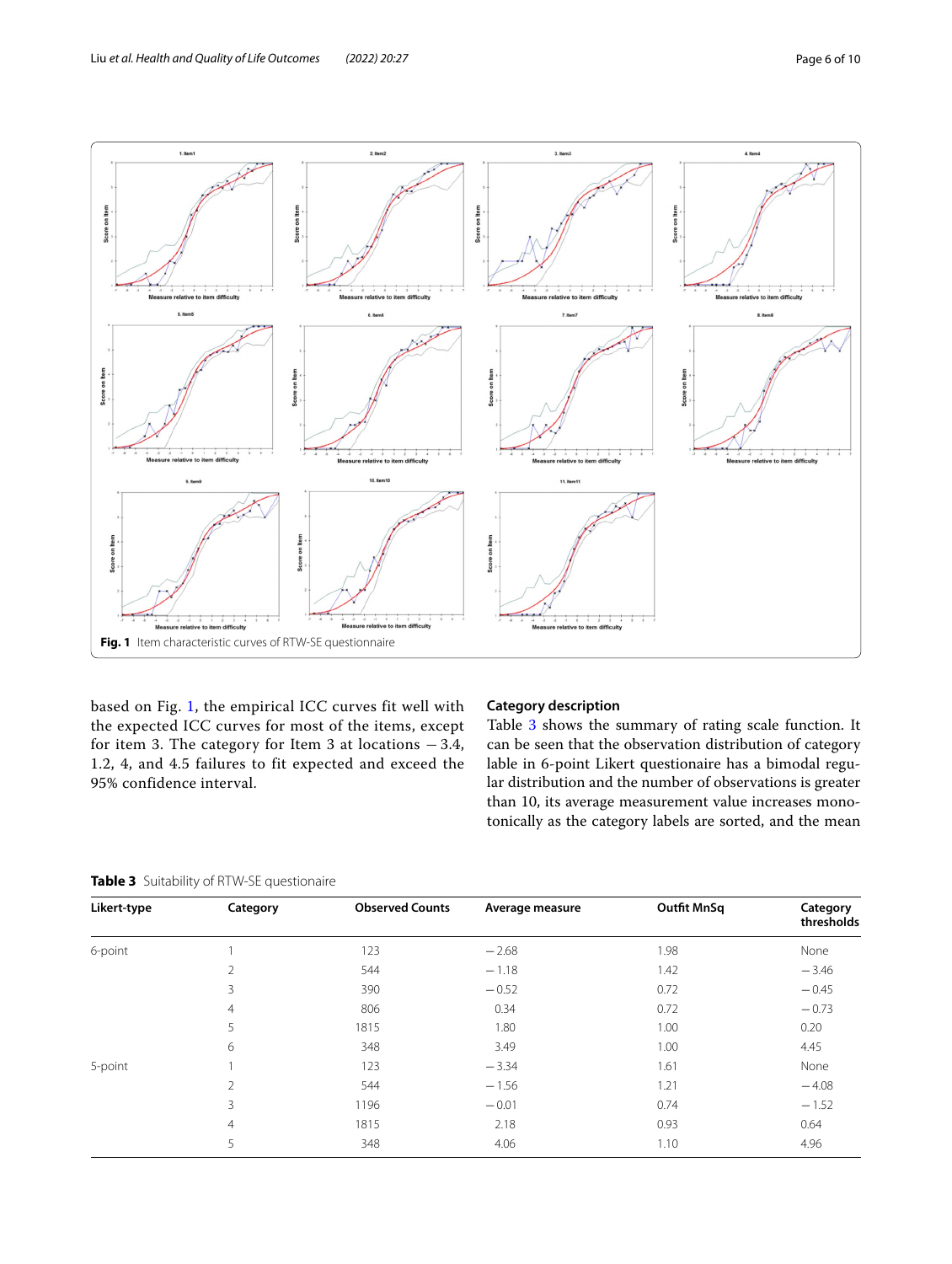square of Outft for the six categories is in the range of 0.72 to 1.98, which are within the acceptable range. However, the category thresholds did not increase monotonically, and the threshold for category 4 was smaller than that of category 3, indicating that the number of response categories needs to be reconsidered.

Since there was no monotonic increase in the threshold for category 4, category 4 was considered to be combined with either category 3 or category 5. If category 4 was combined with category 5, more than half of the observations were in one category, so the choice was made to integrate category 4 with category 3. The results showed that the observed distribution was regular and each category was selected more than 10 times, the mean measures were ranked according to the category labels, and the mean square of Outft for each category was less than 2. Also the category thresholds were monotonically increasing and the diference between adjacent categories was more than 1.4 logit and less than 5 logit. It can be concluded that the RTW-SE questionnaire with a 5-point Liker scale is more appropriate.

## **Item‑person map**

Figure [2](#page-6-0) shows the item-person map of RTW-SE. The left side of the fgure shows the ability of the patients, with "#" and "." indicates the location of the distribution of the person measure, with the level of RTW-SE of patients decreasing in order from top to bottom. Similarly, the right side of the fgure depicts the items in order of location level, with the highest location at the top (2, 11) and the lowest location at the bottom (10). As shown in the fgure, the levels of RTW-SE in young and middle-aged stroke patients are widely distributed, but the location of items were slightly biased towards medium stroke patients, and there is a lack of items for patients with higher and lower ability levels in this group. This indicates that it is less accurate to measure stroke patients at both ends of the ability scale, and therefore more items with location diferences should be developed to address patients with diferent abilities, so as to improving the scale's discrimination.

## **Item ft**

<span id="page-6-0"></span>The RTW-SE item location, standard errors (SE), and associated Inft and Outft statistics are shown in Table [4](#page-7-0). Higher Logits scores indicated that patients have higher levels of RTW-SE. The RTW-SE item location was estimated to be between -0.50 and 0.45 logits. Question 11(I can deal with the physical demands of my work)position was the highest, with a score of 0.45 logit ( $SE = 0.07$ ). Question 10 (I can motivate myself to perform my job) position was the lowest, with a score of -0. 50 logit (SE=0.07). The infit statistic for item  $3$ (infit=1.64;

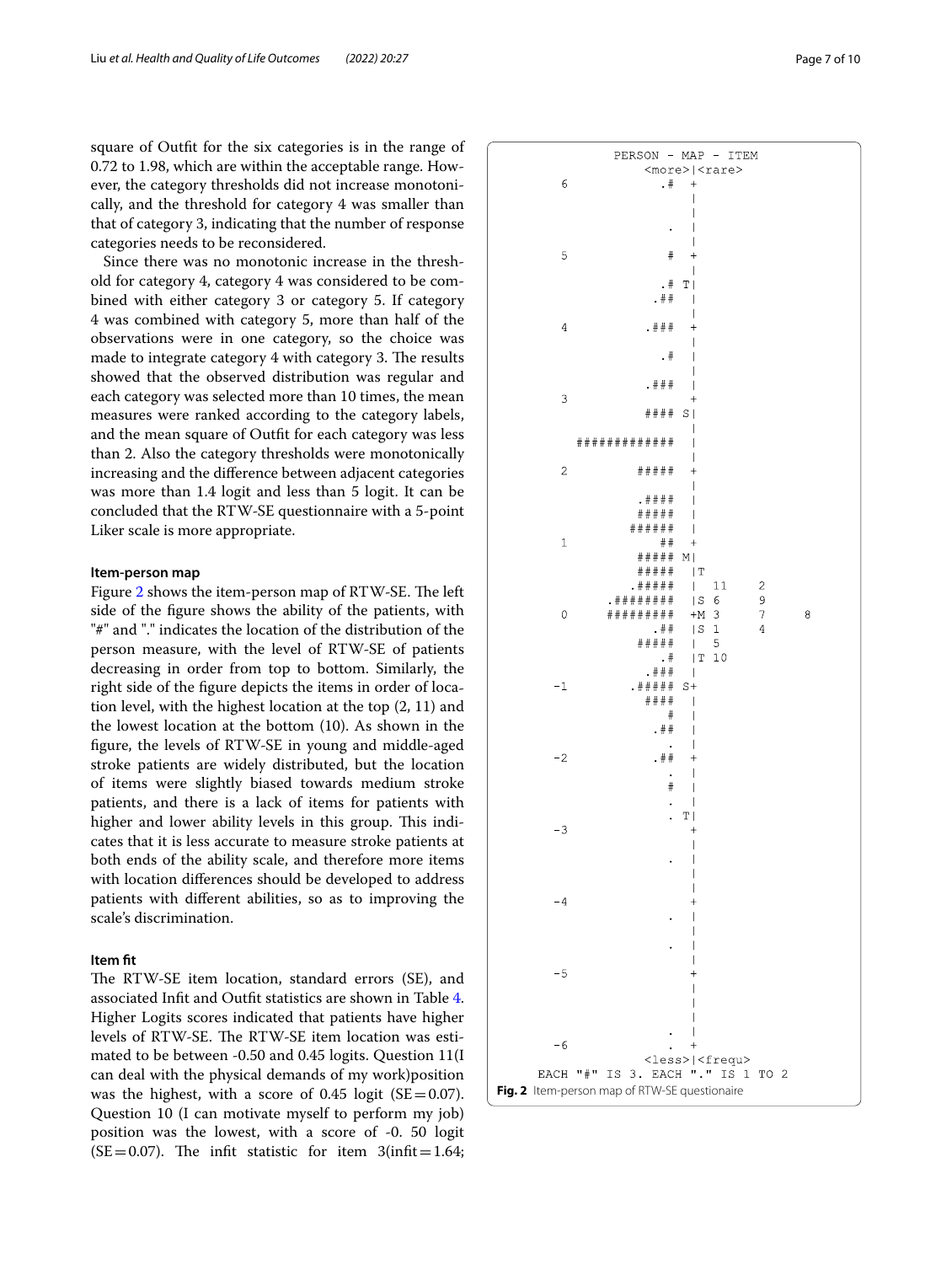<span id="page-7-0"></span>**Table 4** Item analysis statistics

| Item           | <b>Measure</b> | -SE  | Infit MnSq | Outfit MnSa       | PT-measure |
|----------------|----------------|------|------------|-------------------|------------|
| 1              | $-0.17$        | 0.07 | 0.77       | 0.76              | 0.78       |
| $\mathcal{P}$  | 0.43           | 0.07 | 1.22       | 1.35              | 0.76       |
| 3              | $-0.03$        | 0.07 | $1.64^a$   | 1.83 <sup>a</sup> | 0.62       |
| $\overline{4}$ | $-0.11$        | 0.07 | 0.72       | 0.84              | 0.80       |
| 5              | $-0.32$        | 0.07 | 1.00       | 1.02              | 0.75       |
| 6              | 0.14           | 0.07 | 1.11       | 1.06              | 0.77       |
| 7              | $-0.10$        | 0.07 | 0.66       | 0.66              | 0.79       |
| 8              | $-0.06$        | 0.07 | 0.74       | 0.76              | 0.77       |
| 9              | 0.25           | 0.07 | 1.11       | 1.14              | 0.74       |
| 10             | $-0.50$        | 0.07 | 0.78       | 0.83              | 0.76       |
| 11             | 0.45           | 0.07 | 1.06       | 1.11              | 0.78       |
|                |                |      |            |                   |            |

*SE* standard errors, *MnSq* mean-square

<sup>a</sup> Item misfit (infit index > 1.4)

outfit=1.83) did not fit the requirements. After removing it, the MnSq values of the remaining items were in the range of 0.6–1.4 and ft the Rasch model well, which can be used to evaluate the self-efficacy of young and middleaged stroke patients during the return to work process. All items of the questionnaire had PT-measure correlations greater than 0.6, indicating that all items functioned in the same direction to predict latent trait. In addition, the standard errors (S.E.) were all 0.07, and the statistics were stable with the model ft.

#### **Reliability and separation**

The Rasch analysis resulted in a person reliability of 0.93 and a separation of 3.75, showing good levels of confdence and separation to distinguish between approximately four levels of person ability. Item reliability was 0.94 and separation was 3.94, indicating that the sample size was sufficient to confirm the ranking of items on the RTW-SE continuum.

#### **Diferential item functioning (DIF)**

Analysis of the DIF based on the RTW-SE questionnaire for gender in young and middle-aged stroke patients showed that M-H size of the uniform DIF item ranged from  $-0.62$  to 0.52 ( $p > 0.05$ ). For non-uniform DIF, there were 4 positive items that disadvantaged male low-ability patients. In contrast, there were 2 positive items that disadvantaged female high-ability patients and 4 where they had an advantage over male high-ability subgroup. Overall, there were more items that disadvantaged Macau students but all items were not significantly different. This indicates that men and women had the same location in answering the questionnaire items and that there was no DIF for the RTW-SE questionnaire items with respect to gender.

## **Discussion**

In this study, the RTW-SE questionnaire was translated and cross-culturally adapted, and the Rasch rating scale model was used to validate the structure of the scale to investigate its applicability to the young and middle-aged stroke population.

The Rasch model is an advanced measurement theory that overcomes the limitations of some measures of the traditional Likert scale based on classical test theory [\[33](#page-9-30)]. Rasch analysis allows for in-depth validation of scale items and potentially proves the best quality criteria for the measurement  $[40]$  $[40]$ . The questionnaire items basically satisfed the unidimensionality assumption statistically thought the application of the Rasch rating scale model. After applying the Rasch rating scale model, it was found that the existing category of items consisting of a 6-point Likert scale was not suitable for young and middle-aged stroke survivors. The category probability curve revealed that category 4 had higher thresholds than category 3 which violated the principle of monotonically increasing category thresholds. Therefore, category 3 "slowly disagree" and category 4 "slowly agree" are combined into one category (recorded as "neutral "), the reconstructed 5-point Likert scale meets the functional requirements of the scale and might be more appropriate for measuring RTW-SE in stroke survivors who are unsure of their confdence in returning to work.

The Item-person map from the RTW-SE questionnaire reveals a signifcant limitation and mismatch between item location level and person ability level. The location of the questionnaire items is higher than -0.50 and lower than 0.45 while the human ability level is between -7.07 and 8.05, which shows that the location of the items is cannot meet the human ability level. In addition, nearly half of the items were sorted by location with a neighboring location diference of less than 0.06, indicating that most respondents would answer these items in a similar manner. The overall location of the items was lower than the mean value of person ability, which is applicable to moderate levels of self-efficacy and cannot fully cover low and high levels of people. Therefore, easier or more difficult items need to be added to improve the differentiation of the items in order to apply the questionnaire efectively to people with lower or higher levels of ability.

The conformity analysis of the RTW-SE questionnaire items showed no problems within the statistical range of adaptation. In addition, good reliability and separation were reported for all items and persons. No biased items were found in this study when comparing the potential ability levels of male and female subjects which shows that there is no DIF with respect to gender. Therefore, this cross-cultural adaptation study on the RTW-SE questionnaire not only reveals the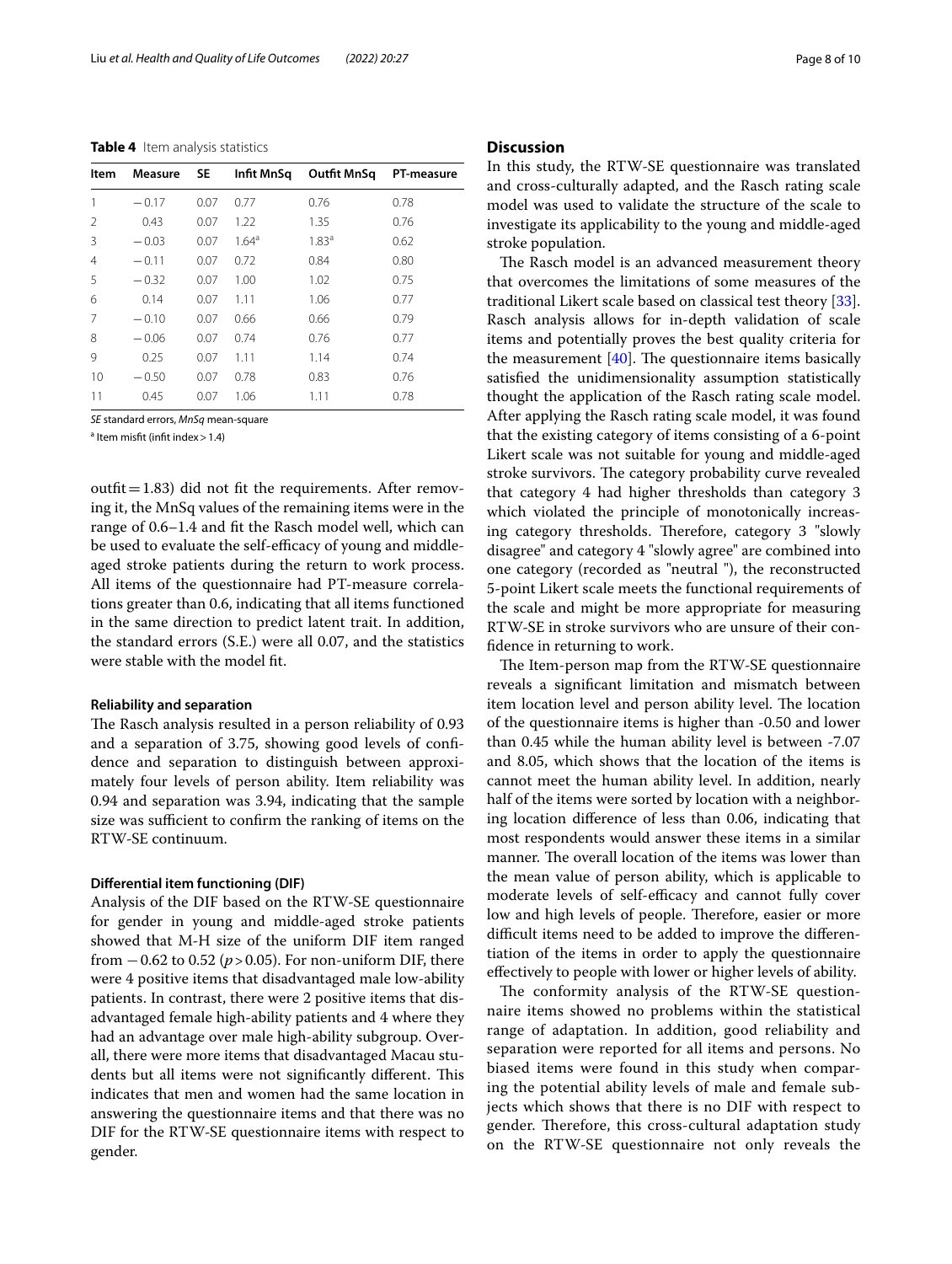applicability of the tool in the Chinese context but also fnds new evidence for the validity and reliability of the tool.

Returning to work which is often used as an outcome measure in work and health prediction and intervention studies is an important concept in the feld of vocational rehabilitation [\[41](#page-9-38)]. A study about Canadian stroke survivors reported that young and middle-aged stroke patients had a strong desire to return to work but had less confdence because of their perceived ability to work was reduced and the functional impairment caused by stroke  $[42]$  $[42]$ . Young and middle-aged stroke survivors expect to return to work but were hindered by physical disability and impaired image after the disease because they fear discrimination by social groups and loss of confidence in returning to work. Therefore, the questionnaire can be used for vocational rehabilitation of young and middle-aged stroke survivors in China. On the one hand, it can provide a basis for accurately assessing the confdence of patients who are leaving or unemployed due to illness or returning to work after illness, and helps medical staf to more clearly understand the impact of illness on patients' confdence in returning to work. On the other hand, based on the important predictive value of RTW-SE for returning to work makes understanding patients' confdence and exploring its main infuences can provide reference for the construction of return to work intervention programs.

The study has some limitations. First, most of the study population included in this study were young and middle-aged people about 3 months after stroke and only baseline idata was collected from the patients, limiting the generalizability of the fndings. Second, there is a lack of ongoing follow-up of study participants to explore the predictive value of RTW-SE size on when to return to work. Third, the patients participating in this study are currently out of work lacking exploration of those who have returned to work. The study of stroke survivors in diferent work states would provide a comprehensive understanding of the psychological characteristics of this population and allows for diferent measures to facilitate return to work. Fourth, Rasch analysis was unable to assess discriminative ability across diferent levels of subjects, so future research could use other methods of item response theory to provide this information. Fifth, the nature of the RTW-SE (state/trait) will afect the reliability and validity of the measurement instrument, which may affect the results of this study  $[43]$ . This issue should be clarifed in future studies. Finally, in order to facilitate the clinical application of this questionnaire, the minimum clinical important diference of the instrument should perhaps be further evaluated [\[44](#page-9-41)].

## **Conclusion**

A RTW-SE questionaire was validated in the Rasch analysis with a sample of Chinese patients with middle-aged stroke. It is recommended to use the 5-point Likert scale instead of the category level of the original scale to validate the RTW-SE levels in Chinese stroke patients. Although the presence of significant floor and ceiling efects necessitated additional modifcations, this instrument could support healthcare practitioners in developing targeted intervention strategies by studying the levels of RTW-SE in patients.

#### **Abbreviations**

DIF: Diferential item functioning; M-H: Mantel-Haenszel; MnSq: Mean-quare; mRS: Modified Rankin Scale; RTW-SE: Return-to-work self-efficacy; SE: Standard errors; SD: Standard deviation.

#### **Acknowledgements**

The study authors would like to thank the authors of the RTW-SE questionnaire for permission to translate and use the scale, and we would like to thank all participants, investigators, and experts for their support and assistance with this study.

#### **Authors' contributions**

All authors contributed to the study conception and design. Material preparation, data collection were performed by FL and BL. Data analyze were performed by ZP and YM. ZZ reviewed the successive versions and participated in study design. The frst draft of the manuscript was written by FL and all authors commented on previous versions of the manuscript. All authors read and approved the fnal manuscript.

#### **Funding**

This study was funded by Science and Technology Department of Henan Province (No. 192102310098).

## **Availability of data and materials**

The datasets generated and analysed during the current study are not publicly available due the fact that they constitute an excerpt of research in progress but are available from the corresponding author on reasonable request.

#### **Declarations**

#### **Ethics approval and consent to participate**

Permission to translate and use the RTW-SE questionnaire into Chinese was granted by the original authors. The questionnaire and methodology for this study was approved by the Life Science Ethics Review committee of the Zhengzhou University in China (Ethics Approval Number: ZZUIRB2021-72). We obtained informed consent from all patients for being included in the study.

#### **Consent for publication**

Not applicable.

#### **Competing interests**

The authors declare that they have no competing interests.

Received: 6 October 2021 Accepted: 25 January 2022 Published online: 16 February 2022

#### **References**

- <span id="page-8-0"></span>1. GBD 2016 Stroke Collaborators. Global, regional, and national burden of stroke, 1990–2016: a systematic analysis for the Global Burden of Disease Study 2016. Lancet Neurol. 2019;18:439–58.
- <span id="page-8-1"></span>2. Katan M, Luft A. Global burden of stroke. Semin Neurol. 2018;38:208–11.